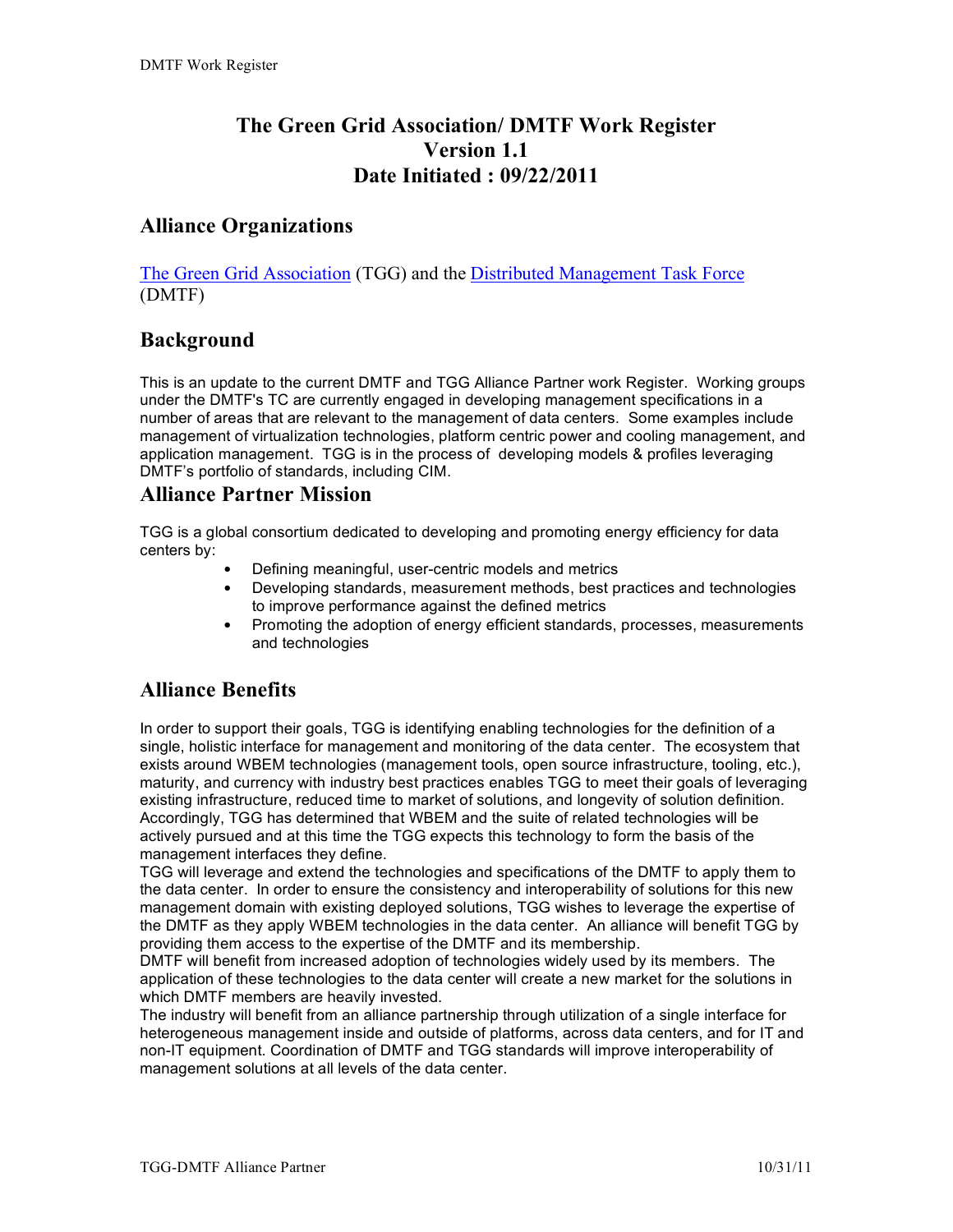#### **Standards Development**

TGG wishes to work closely with the DMTF to develop a data model for the management of data center power and cooling. This is intended to be an ongoing effort where TGG, having determined that WBEM and the suite of related technologies, will be the basis for their interface. Working closely, the TGG and the DMTF will develop CIM extensions and any needed other infrastructure to support this domain space. The data model and extensions are under discussion as well as the plans for any delegation of model or profiles in the TGG's space.

#### **Milestones / Dates**

TGG anticipates producing interface specifications via the Data Center Design Guide based upon CIM/WBEM technologies in approximately 6-12 months.

- Representatives from TGG will participate in the DMTF Alliance Partner Technical Summit meetings as appropriate ( Next is expected end of July, 2012 – see http://www.dmtf.org/news/events for details).
- Representatives from the DMTF will participate in the annual TGG Technical Forum held at the end of the Q1/Early Q2 2011 in the Bay Area.

TGG will communicate requirements to DMTF through participation in individual WGs & joint meetings as appropriate.

- Schedule initial joint meeting with Points of Contact between TGG & DMTF by October 31, 2011, with the expectation that recurring joint meetings may be necessary.
- Develop and modify/augment the appropriate technical standards (CIM/WEBM) and architectural approach to implementation (DCDG) to realize holistic data center management.pre and post document publication.
- Co-promotion by both organizations of CIM/WEBM as the preferred mechanism for data center energy management as outlined in TGG's Data Center Design Guide
- Provide advice and direction to DMTF on data center energy issues on an ongoing basis.
- DMTF to identify Technical resource(s) to support detailed discussions around S/W implementation and compliance and Interoperability programs by October 2011
- DMTF to provide support in establishing TGG as the Data Center domain expert around Data Center management and Data Center energy efficiency

## **Work Register Review Date**

This work register shall be reviewed quarterly to gauge progress and make adjustments as appropriate.

## **Resources Identified / Points of Contact:**

TGG:

- Larry Lamers, Liaison Committee representative to the DMTF, Ijlamers@vmware.com
- Jim Woodbury, DCDG Management WG chair, woodbury@us.ibm.com
- Jay Taylor , Chair Liaison Committee, Jay.Taylor@schneider-electric.com

DMTF:

- Jeff Hilland, Vice President of Technology (vp-technology@dmtf.org)
- Hemal Shah and Perry Vincent, Server Desktop Mobile Platform Management Working Group co-chairs (sdmpwg-chair@dmtf.org)